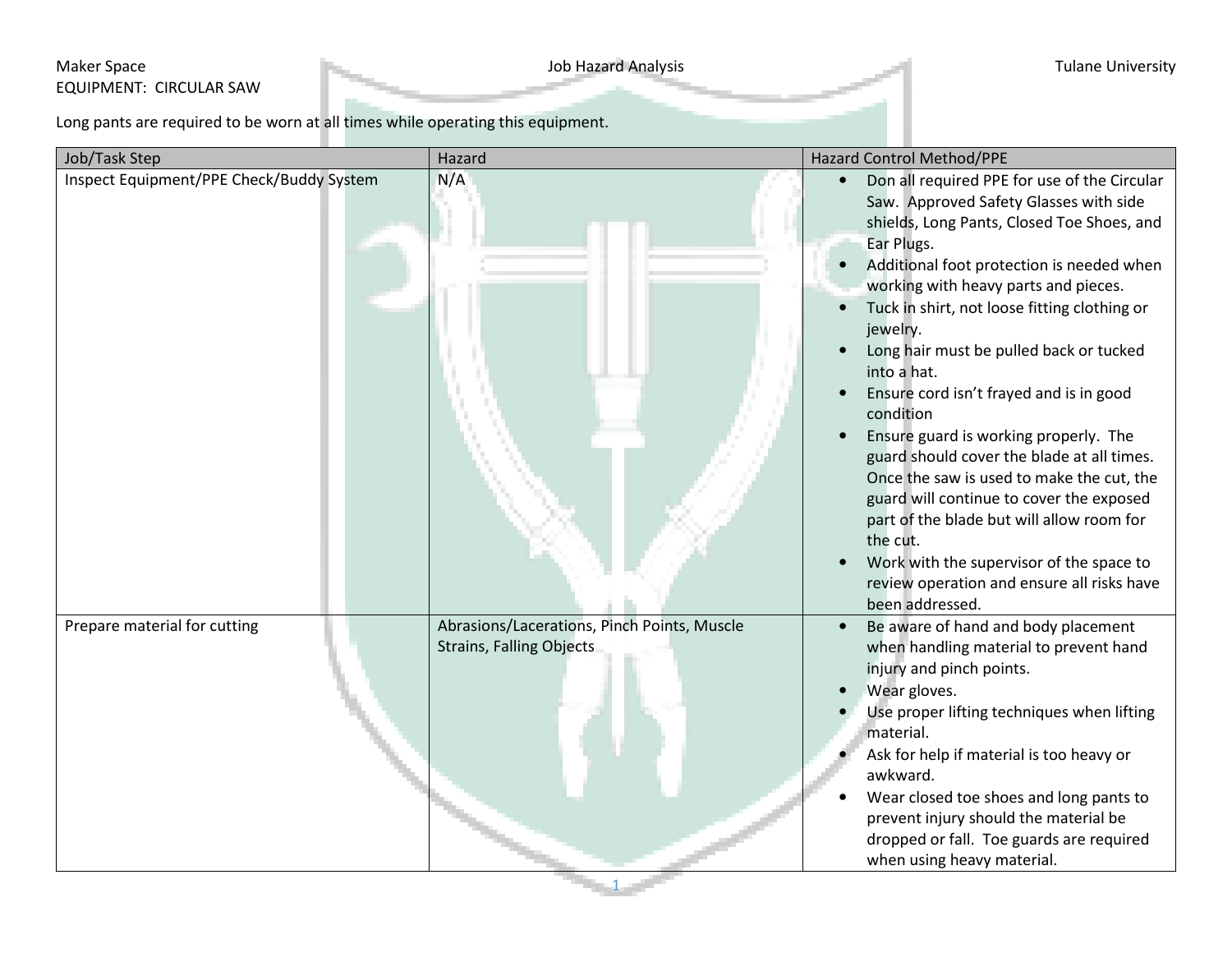| <b>Maker Space</b>  | <b>Job Hazard Analysis</b>                                                                      | <b>Tulane University</b>                                                                                                                                                                                                                                                                                                                                                                                                                                                                                                                                                                                                                                                                                                                                      |
|---------------------|-------------------------------------------------------------------------------------------------|---------------------------------------------------------------------------------------------------------------------------------------------------------------------------------------------------------------------------------------------------------------------------------------------------------------------------------------------------------------------------------------------------------------------------------------------------------------------------------------------------------------------------------------------------------------------------------------------------------------------------------------------------------------------------------------------------------------------------------------------------------------|
|                     |                                                                                                 | • Secure the material with C-Clamps or ask<br>for help.                                                                                                                                                                                                                                                                                                                                                                                                                                                                                                                                                                                                                                                                                                       |
| Check blade depth   | Abrasions/Lacerations                                                                           | Check blade depth and adjust accordingly.<br>Wear gloves.                                                                                                                                                                                                                                                                                                                                                                                                                                                                                                                                                                                                                                                                                                     |
| Make the cut        | Abrasions/Lacerations, Noise Hazards,<br>Flying/Falling Objects, Muscle Strains, Slip/Trip/Fall | Make sure the saw is lying level prior to<br>start up to prevent kick back.<br>Be aware of hand and body placement to<br>$\bullet$<br>prevent injury and pinch point hazards.<br>Wear gloves.<br>$\bullet$<br>Be aware of the location of the cord to<br>prevent electrical hazards.<br>Saw will produce high noise.<br>Wear ear plugs while making the cut.<br>To prevent from eye injury, wear safety<br>glasses during the cut due to flying debris.<br>Do not stretch to make the cut. This can<br>cause a kick back of the saw.<br>Wear closed toe shoes and long pants to<br>prevent injury from falling object injuries.<br>Ensure the area where the cut is being<br>$\bullet$<br>made is clear of obstructions to prevent<br>slip/trip/fall hazards. |
| Turn off the saw    | Abrasions/Lacerations                                                                           | The blade will not stop immediately.<br>Ensure the guard is back in place over the<br>blade prior to putting it down.<br>Wear gloves.                                                                                                                                                                                                                                                                                                                                                                                                                                                                                                                                                                                                                         |
| Remove cut material | Abrasions/Lacerations, Pinch Points, Muscle<br><b>Strains, Falling Objects</b>                  | Be aware of hand and body placement<br>$\bullet$<br>when handling material to prevent hand<br>injury and pinch points.<br>Wear gloves.<br>Use proper lifting techniques when<br>removing material.<br>Ask for help if material is too heavy or<br>awkward.<br>Wear closed toe shoes and long pants to<br>prevent injury should the material be<br>dropped or fall.                                                                                                                                                                                                                                                                                                                                                                                            |

2